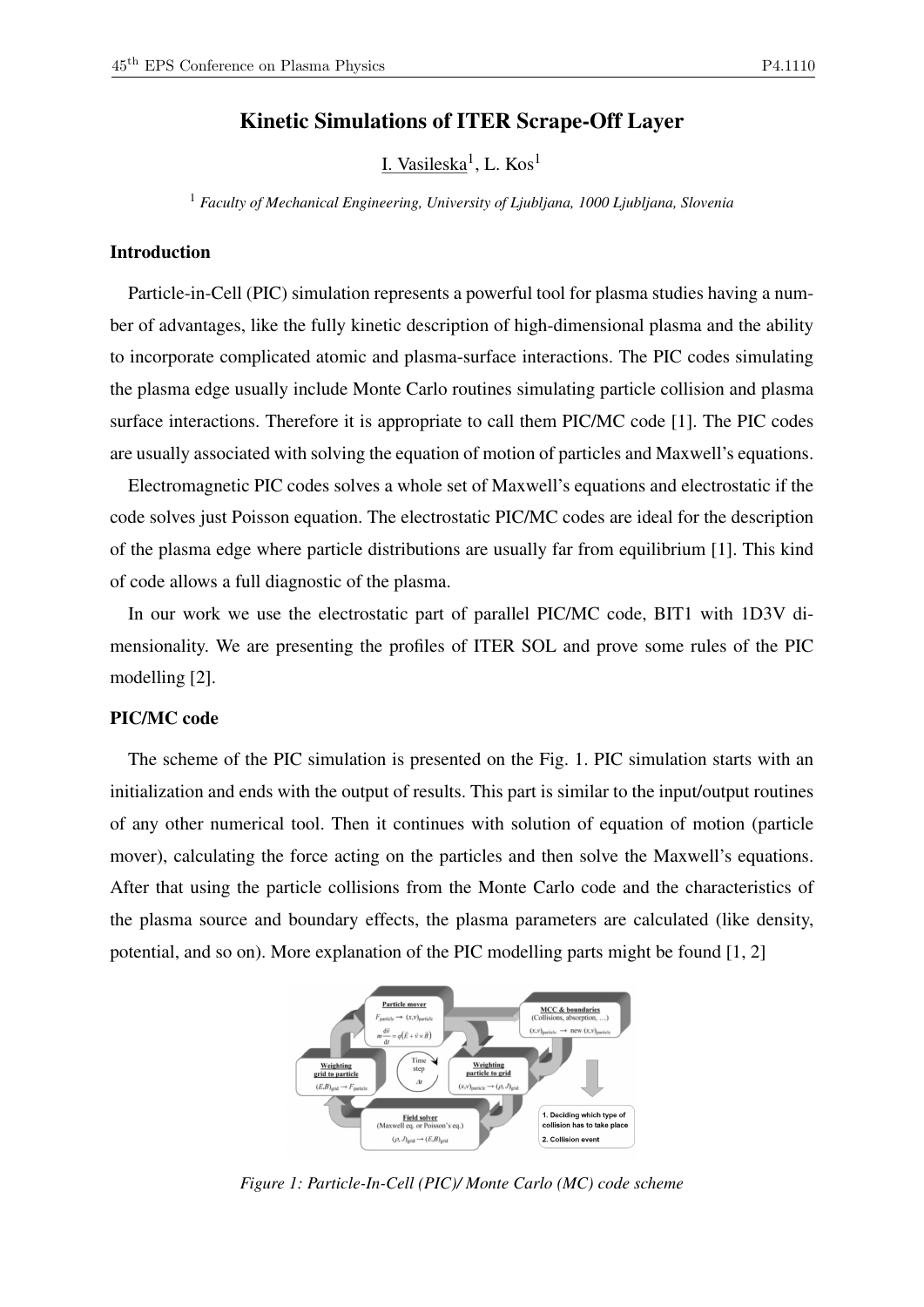#### BIT1 simulation geometry

BIT1 (Fig. 2) is an electrostatic massively parallel Particle in Cell (PIC) code for simulation of plasma edge. It incorporates  $e, H, H_2, He, C, O_2, W$ , their isotopes and few hundreds of corresponding atomic, molecular and plasma surface interaction processes (AMS) processes. The number of implemented particle types is limited by available AMS data: searching for and validating of the corresponding differential cross-sections and of the plasma-surface interaction (PSI) data is one of the most time consuming part in development of realistic plasma edge models [2]. The collision operators simulate atomic and molecular processes, conserving energy and momentum. The PSI represents a linear model with prescribed (energy and angular dependent) particle release coefficients and prescribed velocity distributions of particles released from the wall.



*Figure 2: BIT1 simulation geometry*

# BIT1 simulations results

In order to demonstrate BIT1 code and the validity of PIC modelling, we performed a set of test runs. The BIT1 simulations were performed for burning plasma conditions corresponding to ITER's, for which the poloidal length of the 1D SOL is ∼ 20 *m* from inner to outer target. Inclined magnetic fields at the targets ( $\sim$  5°) are included, as are particle collisions, with a total of  $3.4 \cdot 10^5$  poloidal grid cells with the shortening factor set to 20. For this simulations the secondary electron emission at the tungsten targets is neglected and also the neutrals and impurities are not included. A fully independent run was done, which means that we started with empty system and reached the stationary state. A standard BIT1 simulation runs for about 60 days in a parallel computing mode on 1152-2304 computer cores.

The results, electron and ion densities, electron and ion temperatures, plasma potential and electron and ion parallel velocity in stationary state depending of the poloidal length, obtained from the BIT1 code simulations are shown in Fig 3.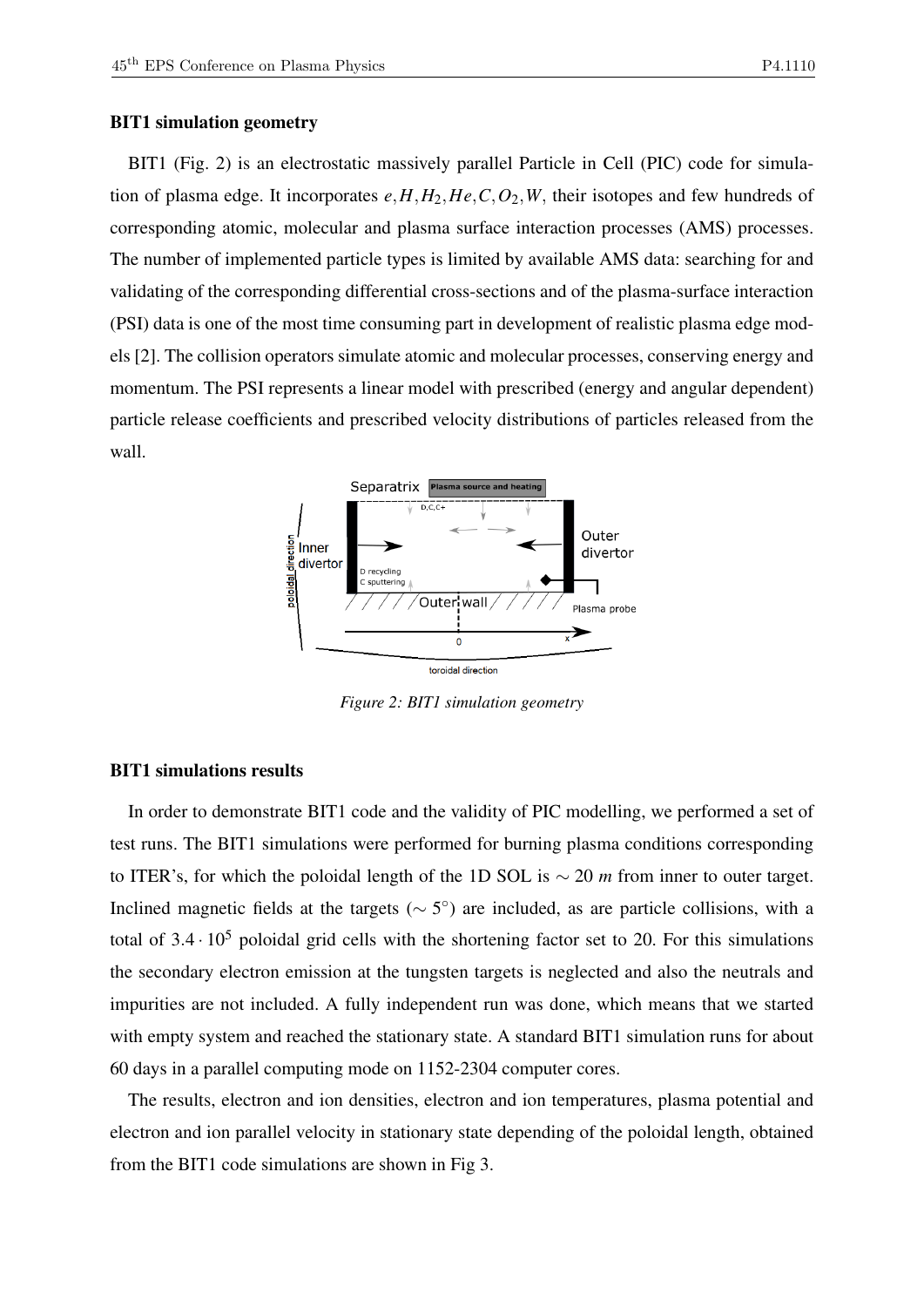The peaking values of the electron, 195 *eV*, and ion temperature, 245 *eV*, as well as the plasma density,  $5.5 \cdot 10^{19}$   $m^{-3}$ , are obtained at the outer mid-plane (OMP), close to 12 *m* on poloidal direction from the inner divertor. The plasma is quazineutral in all the SOL except the narrow Debye sheath in front of the divertor plates. Also the plasma potential is peaking at the OMP reaching 700 *V* there.

#### Kinetic factors

The BIT1 simulations can alse be used for obtaining the kinetic factors by experimental way. There are two types of kinetic factors that specifies parallel transport of stationary SOL: (i) boundary conditions (BCs) in front of the divertor targets, and (ii) particle heat flux and ion viscosity [3].

The boundary conditions are formulated at the boundary between the magnetic and collisional presheaths, named sheath edge (SE) [4, 5]. The BCs represent the conditions for ion parallel speed  $(V_{\parallel}^i)$  $\binom{n}{k}$ , energy fluxes at the sheath  $(Q_{sh})$ and potential drop across the sheath  $(\Delta \phi)$ . Those quantities are calculated from a set of equations (1) [5]:

$$
M = \frac{V_{\parallel}^{i}}{C_{s}}; \quad \gamma = \frac{Q_{sh}}{\Gamma \cdot T_{e}}; \quad \varphi = \frac{e\Delta\phi}{T_{e}} \quad (1)
$$

where M,  $C_s = \sqrt{\frac{Te + \delta_i T_i}{m_i}}$  $\frac{+O_iI_i}{m_i}$ , γ, Γ and φ are the Mach number, is the ion-sound speed, the sheath heat transmission factor, the plasma flux to the divertor, and the normalized potential drop, re-



*Figure 3: The BIT1 simulations were performed for burning plasma conditions corresponding to the ITER. The poloidal length of the 1D SOL from the inner to the outer divertor is* 20 *m. (a)*− *Electron and ion densities, (b)*−*Electron and ion temperature, (c)*− *plasma potential and (d)*− *electron and ion parallel velocity.*